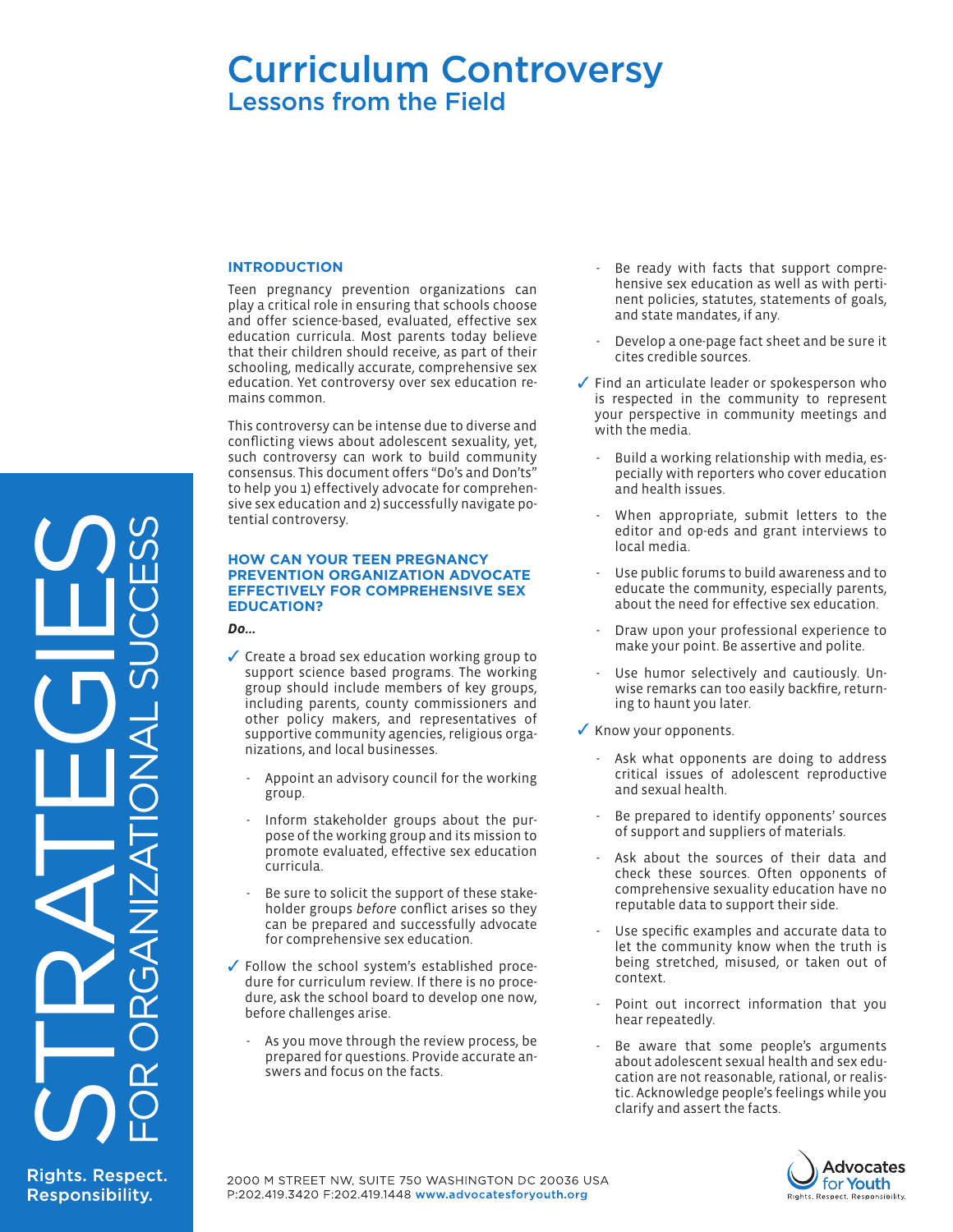Find an articulate leader or spokesperson who is respected in the community to represent your perspective in community meetings and with the media.

- Document and maintain records concerning all activities related to the opposition.
- ✓ Follow the public debate.
	- Correct misinformation promptly, before the community comes to believe that it is fact.
	- Develop a fall-back plan in the event that the opposition is successful in blocking approval of a science-based curriculum.
- ✓ Regularly thank the people and organizations who support your efforts.

#### *At the same time …*

- ✓ Don't let internal debate within your organization or working group undermine your efforts.
	- Don't fight your internal battles in public in the media, community forums, or public hearings.
	- Don't make promises you can't keep.
- ✓ Don't participate in emotional debates. Instead, stick to the facts.
	- Don't make personal attacks.
	- Don't make unsubstantiated charges.
	- Don't be defensive.
- ✓ Don't be afraid of threats. Threats of lawsuits and program cuts are common but few are attempted. Fewer still are successful.
- ✓ Don't attempt to use the media to stifle opposition. Media will seek viewpoints from both sides.
	- Don't expect media to print your response to *every* inconsistency or piece of misinformation. Choose your battles wisely.
	- Don't deny a charge without any explanation. Provide factual evidence, substantive data, and/or legal information to refute false statements about your working group, your issue, or your stand.
- ✓ Don't ignore the opposition.
	- Don't believe it will disappear if you ignore it.
	- Don't expect to change opponents' views of the issue.
	- Don't accept the opposition's claims, data, or research. Always check it out.
- ✓ Don't allow people from outside your county, district, and school system to be involved in decisions about a sex education curriculum. Make sure that those who have children in the schools and/or live in the community are the ones who speak at public forums.

# *Be active and organize now.*

#### **WHAT ADVICE CAN YOUR ORGANIZATION GIVE TO TEACHERS WHO ARE ADVOCATING FOR SCIENCE-BASED CURRICULA?**

Those who actually teach sex education classes make a difference in how parents, school administrators, and the school board receive the curriculum debate. In addition, when teachers thoughtfully introduce and implement sciencebased curricula, they often face less resistance than those who introduce and implement the curriculum quickly and without careful preparation. Your working group can encourage teachers to follow these "Do's and Don'ts."

# *Do...*

- ✓ Become credentialed or certified in health education and/or sex education.
- ✓ Know and follow your school system's policies and procedures about selecting and implementing curricula.
	- Meet with your principal and other school administrators to assess their involvement and support of science-based sex education.
	- Identify and select a curriculum that has been proven effective through rigorous evaluation.
	- Plan to implement it with fidelity to its evaluated standard.
	- Encourage administrators to develop policies on the role and use of outside speakers for *all* classes.
- ✓ Notify administrators and parents about the components and activities of the selected curriculum.
	- Follow the school's guidelines for notifying parents, holding parent nights, and following the district's opt-out or opt-in policy.
	- Talk with parents who opt their children out. Review with them what the curriculum covers. They may change their mind about letting their child participate.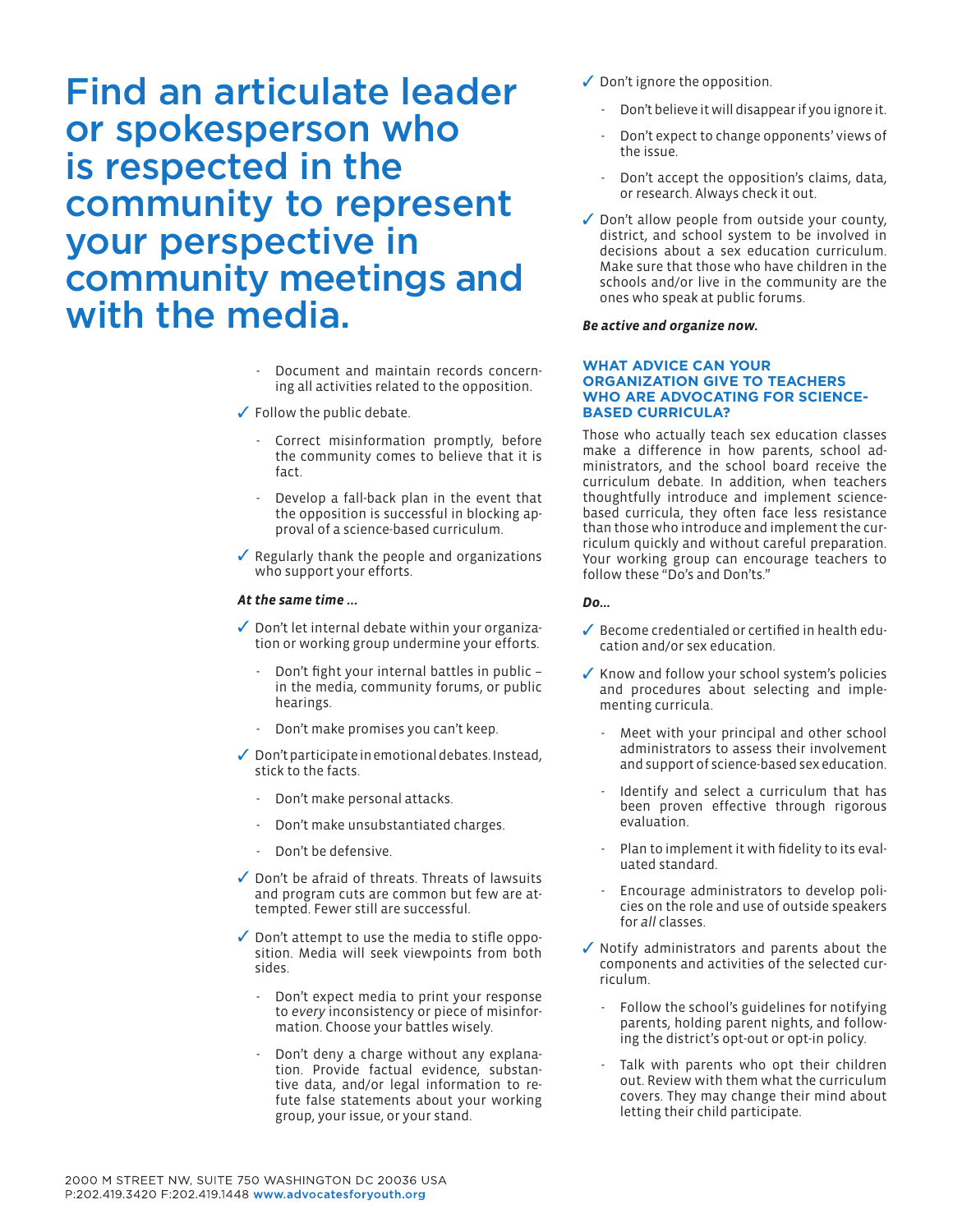- Accept that some parents simply will not approve of school-based sex education.
- Develop take-home exercises for students to complete with their parents, if such activities are not already included in the curriculum.
- Have your supervisor review and approve all materials, videos, and resources.

## *At the same time..*

- ✓ Don't bring in outside speakers without your principal's prior knowledge and approval.
- ✓ Don't put yourself in a "defensive" position publicly. If controversy arises, the principal or school board should handle public comments.
- ✓ Don't withhold information from parents.
- ✓ Don't be afraid of threats. Threats of lawsuits and program cuts are common. But few are attempted. Fewer still are successful.

## **WHAT ADVICE CAN YOUR ORGANIZATION GIVE TO SUPPORTIVE SCHOOL BOARD MEMBERS?**

School boards often bear the brunt of curriculum controversy. The debate can be particularly intense and challenging when the issue is sex education. Your working group can support school board members, both as individuals and as a board, to handle controversy. Encourage them to follow these "Do's and Don'ts."

# *Do...*

- ✓ Anticipate and prepare for controversies.
	- Know the data on teen pregnancy, STIs, and HIV among youth in the community, county, and/or state.
	- Become familiar with the science of sex education and HIV prevention education.
	- Ask advocates on both sides of the debate to cite their data. Make sure they know that someone representing the school board will verify their citations and their data.
	- Ask advocates on both sides what their organizations are doing to address the issue of adolescent sexual and reproductive health.
- ✓ Establish policies for curriculum review.
	- Identify the source or supplier of all curriculum materials.
	- Verify the data and evaluations of proposed curricula.
- ✓ Develop guidelines or rules for comments at public meetings.
	- Decide who may speak at a hearing for example, only people who live in the school district or who have children in the local

schools. The rules should also limit how long and how often one person may speak and the number of people allowed to speak.

- Require speakers to sign up in advance.
- Ask media representative to register.
- Use a moderator.
- Ask for both written and oral testimony.
- ✓ After a curriculum is approved, criticism may persist.
	- Expose any unfair tactics immediately and clearly. Use specific examples and data to let the community know exactly how the truth is being stretched, misused or taken out of context.
	- Understand that some people's arguments about adolescent sexual health and sex education are not reasonable, rational, or realistic.

### *At the same time …*

- ✓ Don't allow public hearings to be hijacked.
	- Don't give opponents half of speaking opportunities or half the time allotted when an overwhelming majority of parents in your community or school district support science-based, comprehensive sex education.
	- Don't allow people from outside your county or school district to participate. Listen to those who have children in the schools and/or who live in the community.
- ✓ Don't make a decision immediately after receiving public testimony.
	- Don't hesitate to take time to discuss and read written testimony.
	- Don't hesitate to verify or refute claims made or to identify the facts.
	- Don't blindly accept the claims, data, or research presented by opponents of comprehensive sex education.
	- Don't accept demands for 100 percent agreement in order to approve a comprehensive, science-based sex education curriculum.

Written by Barbara Huberman, RN, MEd, Tom Klaus, MS, and Tanya Gonzalez, MPH; © 2008 Advocates for Youth

2007-12-31 ASH/TPP/PSBA-6PC This publication is made possible (in part) by a Cooperative Agreement (U58/CCU324962- 02) from the Centers for Disease Control and Prevention (CDC). Any part of this publication may be copied, reproduced, distributed, and adapted, without permission of the authors or the publisher, provided that the materials are not copied, distributed, or adapted for commercial gain and provided that the authors and Advocates for Youth are credited as the source on all copies, reproductions, distributions, and adaptations of the material.